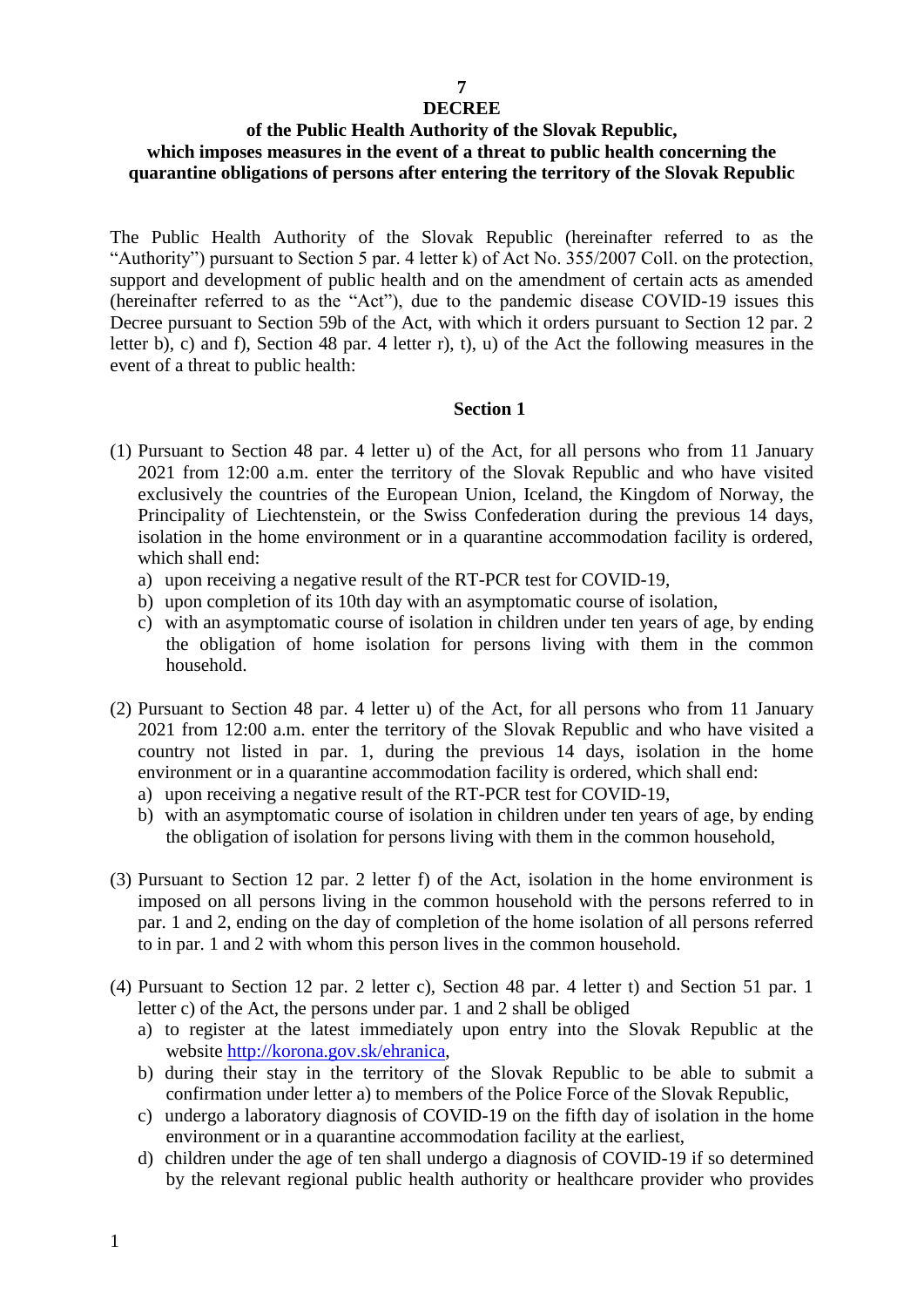healthcare in the paediatric specialization and with whom the child has a healthcare agreement concluded.

- (5) The obligations under par. 1 shall not apply to persons who, upon entering the territory of the Slovak Republic, are able to submit a negative result of the RT-PCR test for COVID-19 performed in laboratories outside the territory of the Slovak Republic, not older than 72 hours, or a negative result of the antigen test for COVID-19 pursuant to Annex 5, performed in laboratories on the territory of the Republic of Austria or the Czech Republic, not older than 72 hours.
- (6) The obligations under paragraph 1 shall not apply to persons who have a permanent or temporary residence in the territory of the Slovak Republic and are nationals of any of the countries of the European Union, Iceland, the Kingdom of Norway, the Principality of Liechtenstein or the Swiss Confederation and who overcame COVID-19 disease no more than 3 months before entering the territory of the Slovak Republic and are able to submit a certificate pursuant to Annex 3 upon entering the territory of the Slovak Republic.

## **Section 2**

- (1) Pursuant to Section 51 par. 1 letter c) of the Act, all persons pursuant to Section 1 par. 1 and 2 shall be obliged, immediately after returning to the Slovak Republic, to notify their placement in isolation in the home environment or in a quarantine accommodation facility by telephone or electronically
	- a) to a healthcare provider providing health care in the specialization of general medicine and with whom they have the healthcare agreement concluded,
	- b) in the case of children, to a healthcare provider providing health care in the paediatric specialization,
	- c) persons who do not have the healthcare agreement concluded in the territory of the Slovak Republic, to the locally competent doctor of the self-governing region.

#### **Section 3**

Pursuant to Section 12 par. 2 letter f) of the Act, all healthcare providers providing health care in the field of general medicine or paediatrics are ordered to issue to all persons pursuant to Section 1 par. 1 to 3 a certificate of temporary sick leave on the prescribed form due to quarantine for COVID-19, if these persons request it.

- (1) The provisions of Section 1 par. 1 and 2 shall not apply to
	- a) persons who have visited exclusively the country listed in the Annex 1 during the previous 14 days,
	- b) freight and bus drivers, pilots, air crew members and other aeronautical members, crew members on ships, engine drivers, wagon engineers, train crews and rail operators, where
		- 1. these persons are also entitled to cross the border of the Slovak Republic by other means of transport to move to the place where they will perform their activities or when returning home, if they submit a confirmation from the employer in the state language of the Slovak Republic or a certificate for international transport workers the sample of which is included in Annex 3 of the European Commission Communication on the implementation of the Green Lanes,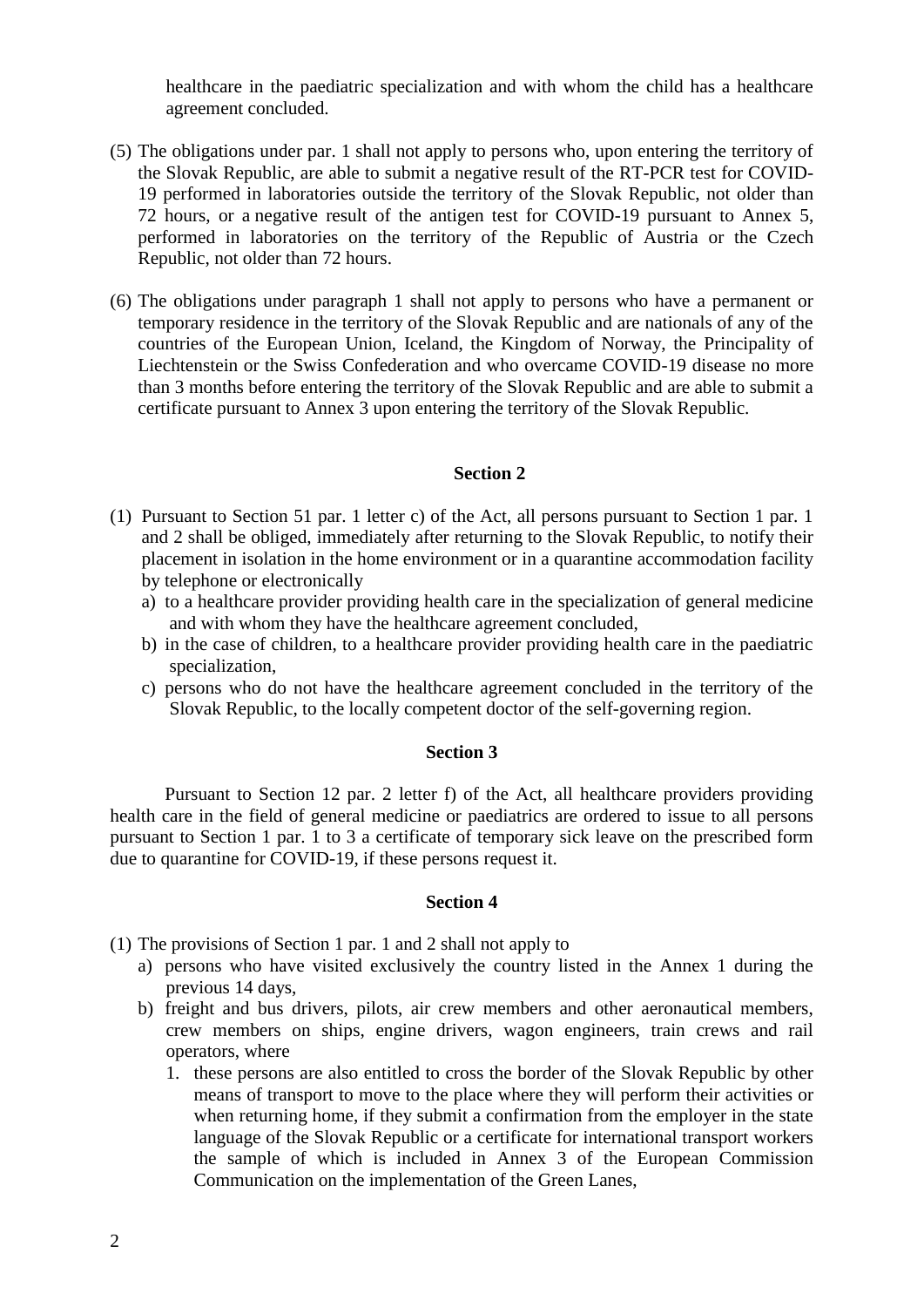- 2. when loading and unloading the goods, these persons must use personal protective equipment, limit the direct contact with personnel abroad as much as possible and the vehicle must be equipped with rubber gloves and a disinfectant for regular hand cleaning,
- 3. for rail transportation workers, the employer shall draw up a certificate proving that the crossing of the state border results from the nature of their work, by which they ensure freight transport,
- c) drivers and crews of passenger transport, air transport or bus transport who carry out the transport of repatriated persons to the territory of the Slovak Republic,
- d) medical service drivers and crews carrying out the transport of patients and drivers and crews carrying out the transport of organs for transplantation, blood and blood substitutes, and they shall be obliged to
	- 1. transport the patient only in vehicles in which there is a separate area for the patient,
	- 2. use personal protective equipment and disinfectants for regular hand cleaning during transport,
- e) employees of funeral services carrying out the international transport of mortal remains and corpses for the purpose of burial or cremation, and they shall be obliged to
	- 1. use FFP2/FFP3 respirators when taking over, handing over and loading mortal remains and corpses,
	- 2. limit direct contact with personnel abroad as much as possible,
	- 3. have a vehicle equipped with rubber gloves and disinfectants for regular hand cleaning,
- f) after approval by the Ministry of Health of the Slovak Republic, to persons entering or leaving the territory of the Slovak Republic for the purpose of providing acute and urgent diagnosis and treatment, protocol prevention and treatment, continuing treatment of their health conditions or that of persons close to them. Persons entering or leaving the territory of the Slovak Republic for this purpose for a period not exceeding 12 hours may cross the state border without the confirmation of approval issued by the Ministry of Health of the Slovak Republic, as long as they are able to demonstrate the medical invitation for treatment issued on the same day, or, upon their return, the certificate of the treatment. In case of a stay exceeding 12 hours, it is necessary to request an assessment of the application for approval via website of the Ministry of Health of the Slovak Republic https://cestujem.standardnepostupy.sk,
- g) after approval by the Ministry of Interior of the Slovak Republic or Ministry of Defence of the Slovak Republic, for the entry of members of police forces or transit of members of police forces passing through the territory of the Slovak Republic to perform tasks arising from EU membership and members of the armed forces and NATO,
- h) transit of citizens of EU member states and their family members through the territory of the Slovak Republic to another EU member state, and these persons must pass through the territory of the Slovak Republic without stopping, except for the necessary refuelling, no later than eight hours in total after entering the territory of the Slovak Republic,
- i) transit of persons with temporary or permanent residence in one of the EU member states upon return to the state of which they are citizens, and these persons must pass through the territory of the Slovak Republic without stopping, except for the necessary refuelling, no later than eight hours in total after entering the territory of the Slovak Republic,
- j) transit of third-country nationals to one of the EU member states in which they have permanent or temporary residence, and these persons must pass through the territory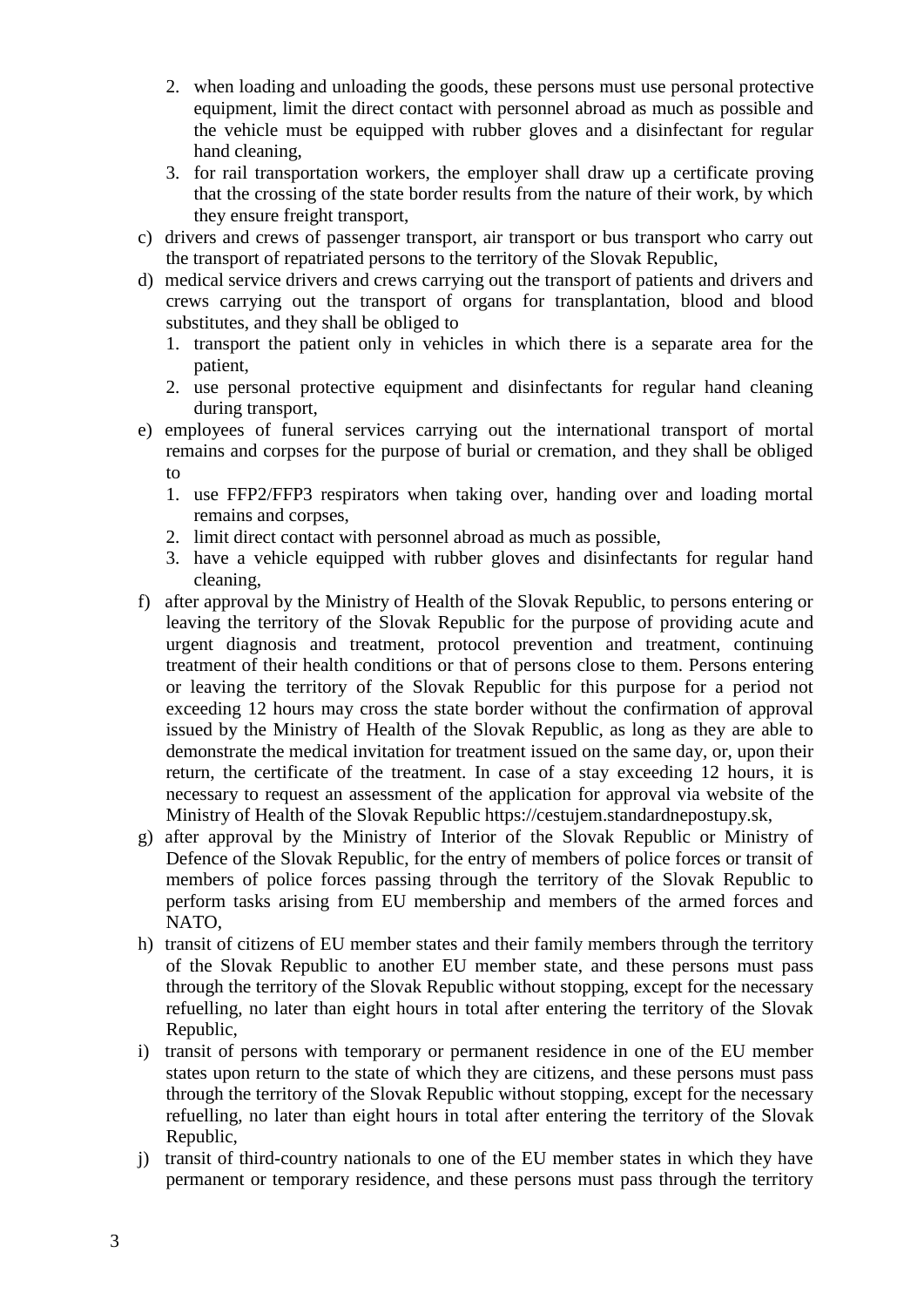of the Slovak Republic without stopping, except for the necessary refuelling, no later than eight hours in total after entering the territory of the Slovak Republic,

- k) persons in transit without stopping through countries not listed in the Annex, if they are able to prove their stay or visit in the country of beginning of the transit and the time of entry into a country not listed in the Annex,
- l) after approval by the Ministry of Interior of the Slovak Republic, to persons entering the territory of the Slovak Republic on the basis of a request of a court or law enforcement bodies,
- m) civil servants and employees in the performance of work in the public interest sent on a business trip abroad for the purpose of performing work tasks or sent to perform tasks arising from representing the Slovak Republic in an international organization or international military agency outside the territory of the Slovak Republic, who enter the territory of the Slovak Republic during and after the end of the posting abroad together with their family members,
- n) persons enjoying diplomatic privileges and immunity in the territory of the Slovak Republic,
- o) after approval by the Ministry of Foreign and European Affairs of the Slovak Republic, employees of international organizations, international financial institutions and EU institutions with a place of work in the territory of the Slovak Republic, and their family members,
- p) members of the European Parliament elected in the Slovak Republic and their family members,
- q) persons posted to the embassy of the Slovak Republic who enter the territory of the Slovak Republic during and after the posting abroad together with their family members,
- r) persons entering the territory of the Slovak Republic due to a valid court decision in the matter of performing alternate care of parents for a minor child or the right of contact with a minor child, while persons so entering the territory of the Slovak Republic shall be obliged
	- 1. to submit a valid court decision or a parental agreement upon entering the territory of the Slovak Republic,
	- 2. to inform the Ministry of Labour, Social Affairs and Family of the Slovak Republic (Centre for the International Legal Protection of Children and Youth) about the intention to enter the territory of the Slovak Republic for the reason mentioned in the first point,
- s) after approval by the Ministry of Economy of the Slovak Republic the employees of operators of critical infrastructure elements in the energy and industry sector, who continuously provide strategically and vital functions of the state's operation,
- t) after approval by the Ministry of Transport and Construction of the Slovak Republic to the employees of operations of critical infrastructure in the field of electronic communication,
- u) after approval by the Ministry of Agriculture and Rural Development of the Slovak Republic, persons providing service and maintenance of agricultural and forestry equipment, crews of agricultural and forestry equipment and persons accompanying them.
- v) persons providing transport of other persons to international airports on the territory of the Czech Republic, Republic of Poland, Hungary or the Republic of Austria. The persons providing transport are obliged to register at the website [www.naletisko.mzv.sk,](http://www.naletisko.mzv.sk/) at the latest before crossing the state border from the Slovak Republic, and to submit a printed or electronic confirmation of the registration, and an air ticket of the transported person or its electronic copy, when requested by a member of the Police Force of the Slovak Republic. The persons providing transport are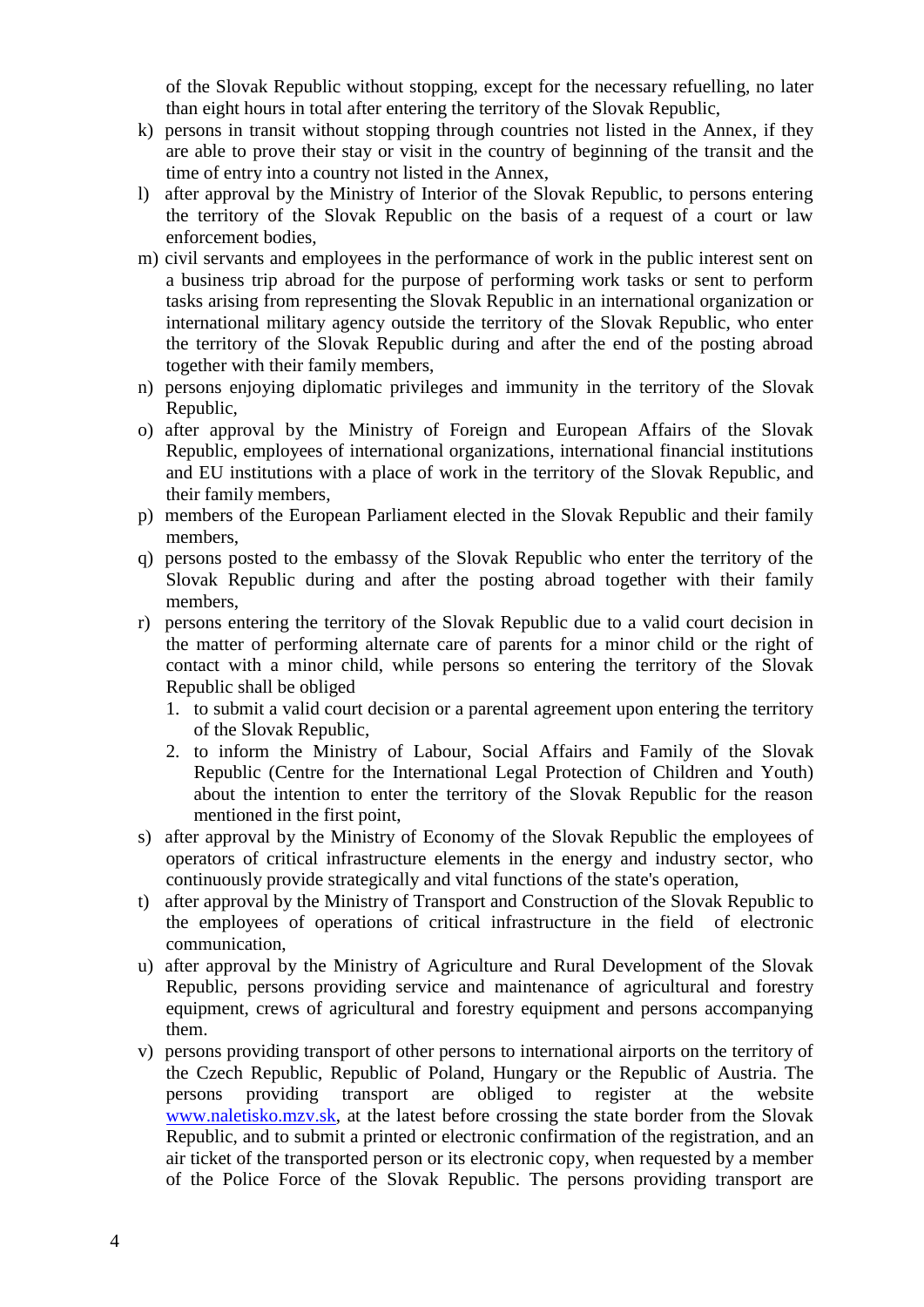obliged to carry out the transport exclusively through the territories of the member states of the European Union, without stopping, except for the necessary refuelling and picking up of the transported persons.

## **Section 5**

- (1) Further, the provisions of Section 1 par. 1 and 2 shall not apply to
	- a) persons permanently or temporarily residing in the Slovak Republic, if the following conditions are met:
		- 1. they have an employment relationship, a similar employment relationship or a place of employment in the territory of a neighbouring state; and
		- 2. they hold a certificate from the employer on such performance of work or a certificate on such performance of work,
	- b) persons permanently or temporarily residing in border areas of a neighbouring state within 30 km from an open border crossing to the territory of the Slovak Republic, if the following conditions are met:
		- 1. they have an employment relationship, a similar employment relationship or a place of work in the territory of the Slovak Republic at a distance of 30 km by road from an open border crossing to the territory of the Slovak Republic, and
		- 2. they hold a certificate from the employer on such performance of work or a certificate on such performance of work.
	- c) citizens of the Slovak Republic permanently or temporarily residing in border areas of a neighbouring state within 30 km from an open border crossing to the territory of the Slovak Republic.
- (2) The provisions of Section 1 par. 1 and 2 shall not apply to persons living with persons under par. 1 letter b) and c) in the common household, if they cross the border accompanied by them.
- (3) Persons under paragraphs 1 and 2 over ten years of age must be able to submit, upon entering the territory of the Slovak Republic:
	- a) a certificate issued by the Ministry of Health of the Slovak Republic with a negative result of the antigen test for COVID-19, not older than 14 days, or
	- b) a confirmation of negative result of the antigen test for COVID-19 issued by a mobile collection point or a collection point in a social services facility, in the territory of the Slovak Republic according to Annex 4, not older than 14 days, or
	- c) confirmation of negative result of the antigen test for COVID-19, not older than 14 days or the negative result of the RT-PCR test COVID-19, not older than 14 days.

- (1) The provisions of Section 1 par. 1 and 2 shall not apply to persons to whom the Public Health Authority grants an exemption.
- (2) The Public Health Authority shall grant an exemption to a person only in necessary cases based on a justified written request of a member of the Government of the Slovak Republic under whose competence the reason for crossing the border falls.
- (3) A person with the granted exemption must have a negative result of the RT-PCR test for COVID-19 not older than 72 hours when entering the territory of the Slovak Republic.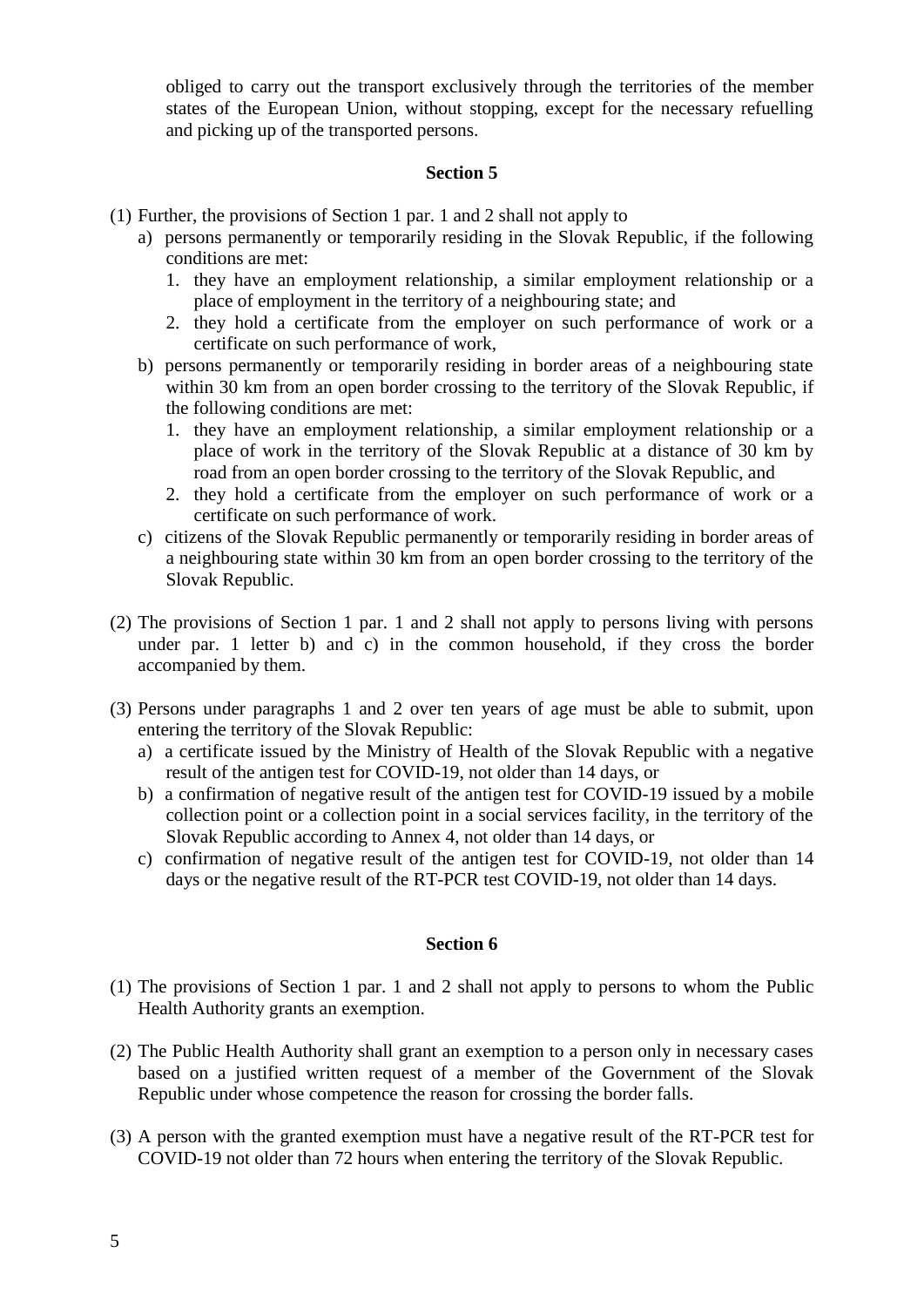(4) In justified cases, the Authority may grant an exemption without obligation under par. 3, if so indicated in the request under par. 2.

- (1) The provisions of Section 1 par. 1 and 2 shall not apply to persons who
	- a) have permanent or temporary residence in the Slovak Republic and at the same time meet the following conditions:
		- 1. they attend, study or apply for attendance or study at a kindergarten, primary, secondary school or university in the Czech Republic, Hungary, Republic of Austria and Republic of Poland,
		- 2. they are able to submit upon entering the territory of the Slovak Republic a confirmation of the fact specified in the first point and that the said facts take place in the form of attendance (confirmation issued by the school),
	- b) have permanent or temporary residence in the Czech Republic, Hungary, Republic of Austria and Republic of Poland and at the same time meet the following conditions:
		- 1. they attend, study or apply for attendance or study at a kindergarten, primary, secondary school or university in the territory of the Slovak Republic, and
		- 2. they are able to submit, upon entering the territory of the Slovak Republic, a confirmation of the fact specified in the first point and that the said facts take place in the form of attendance (confirmation issued by the school),
	- c) have permanent or temporary residence in the Slovak Republic and at the same time meet the following conditions:
		- 1. have the status of a primary or secondary school pupil or the status of a full-time university student,
		- 2. they participate in the training process as full members of a sports club in the Czech Republic, Hungary, Republic of Austria and Republic of Poland,
		- 3. they have not reached the age of 26, and
		- 4. they are able to submit, upon entering the territory of the Slovak Republic, a confirmation of the facts specified in the first and second points and that the said facts take place in the form of attendance (confirmation issued by the relevant institution),
	- d) have permanent or temporary residence in the Slovak Republic and at the same time meet the following conditions:
		- 1. they provide urgent care for close family members in the territory of a neighbouring state who are unable to take care of themselves, and
		- 2. they are able to prove, upon entering the territory of the Slovak Republic, a certificate of urgent care from the attending physician of a close family member and a solemn declaration of family relationship; both in Slovak,
	- e) have permanent or temporary residence in one of the neighbouring states of the Slovak Republic and at the same time meet the following conditions:
		- 1. they cross the border of the Slovak Republic due to urgent care for close family members in the territory of the Slovak Republic who are unable to take care of themselves, and
		- 2. they are able to prove, upon entering the territory of the Slovak Republic, a certificate of urgent care from the attending physician of a close family member and a solemn declaration of family relationship; both in Slovak.
	- f) have permanent or temporary residence in the Slovak Republic and at the same time meet the following conditions:
		- 1. they farm lands located in the territory of the Czech Republic, Hungary, Republic of Austria and Republic of Poland, within a distance of 10 km from the state border of the Slovak Republic, and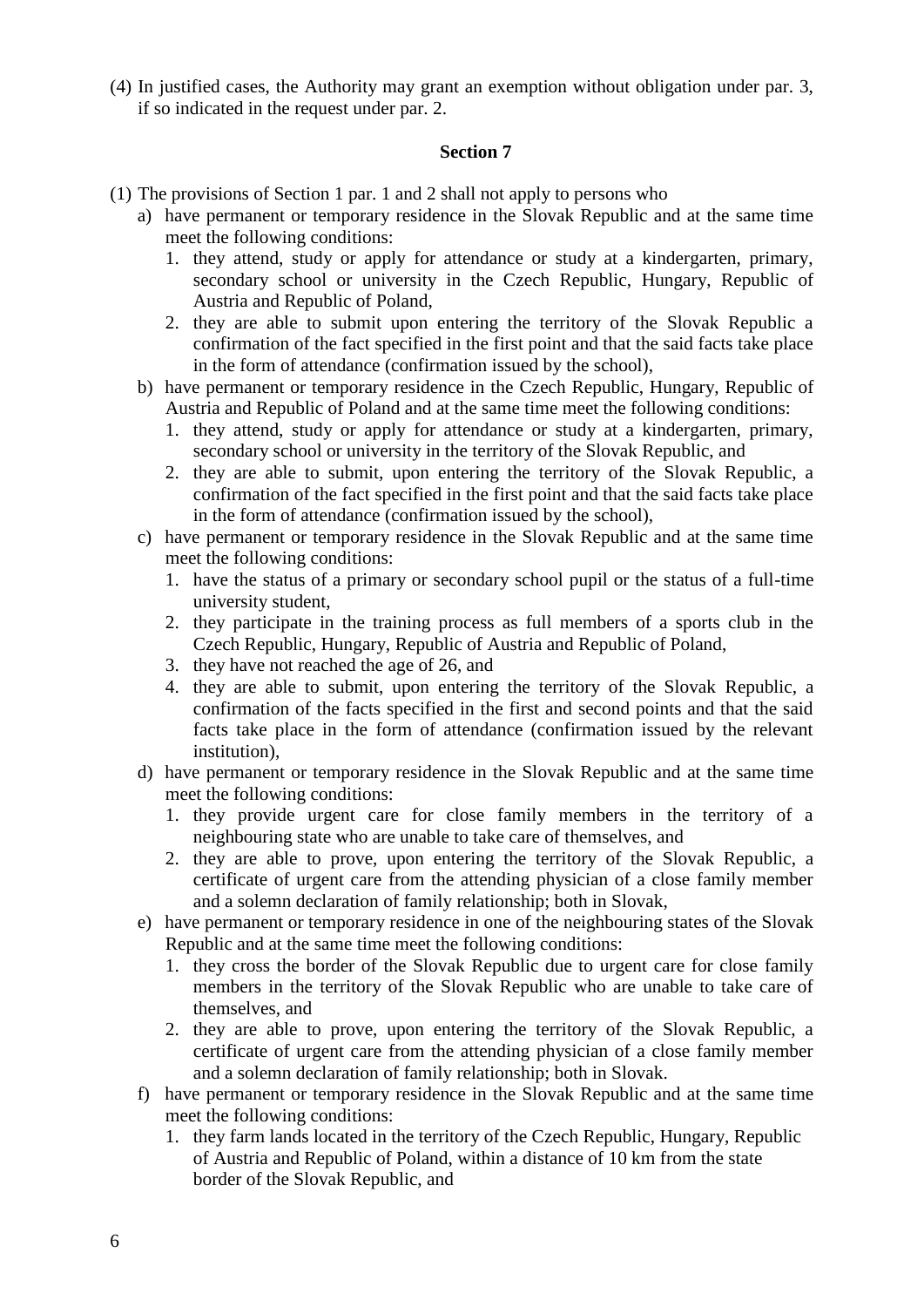- 2. they are able to submit, upon entering the territory of the Slovak Republic, a confirmation of the fact specified in the first point,
- g) have permanent or temporary residence in the Czech Republic, Hungary, Republic of Austria and Republic of Poland and at the same time meet the following conditions:
	- 1. they farm lands located in the territory of the Slovak Republic within a distance of 10 km from the state border of the Czech Republic, Hungary, Republic of Austria and Republic of Poland, and
	- 2. they are able to submit, upon entering the territory of the Slovak Republic, a confirmation of the fact specified in the first point,
- h) enter the territory of the Slovak Republic from the Czech Republic, Hungary, Republic of Austria and Republic of Poland or return to the territory of the Slovak Republic and at the same time meet the following conditions:
	- 1. they participate as performers or crew members in cross-border production of audio-visual work or television programme, participate as seconded editors or crew members in news media production, participate as performers or crew members in cross-border production, including rehearsal or online broadcast of a theatre, musical dramatic work or musical work, participate in the restoration, participate in research at an archaeological site, museum, archive or other memorial, academic or scientific institution, participate in installing or uninstalling an exhibition in a museum, gallery or exhibition hall, or are engaged in a theatre or music institution, and
	- 2. they are able to prove, upon entering the territory of the Slovak Republic, a confirmation of the fact specified in first point from the producer of audio-visual work, broadcaster or program producer, media institution, producer of audio-visual or audio recording, theatre, music institution, restoration customer, operator of exhibition hall, gallery or museum, archive, other memory institution, scientific institution or other person responsible for carrying out the activity referred to in the first point.
- i) are members of the sport teams and implementation teams at the same time meet the following conditions:
	- 1. they participate in the following sports competitions: TIPOS extraliga (hockey men), ICE HOCKEY LEAGUE (hockey – men) or MOL Liga (handball – women) and
	- 2. they cross the border of the Slovak Republic in order to participate in the competition referred to in point 1 above and
	- 3. they are able to submit upon entering the territory of the Slovak Republic the confirmation of the facts referred to in points 1 and 2 above.
- (2) For persons specified in par. 1 letter a) to g), the provisions of Section 1 par. 1 and 2 shall not apply to any accompanying person, if the person is able to prove this status upon entering the territory of the Slovak Republic.
- (3) Persons under paragraphs 1 and 2 over ten years of age must be able to submit, upon entering the territory of the Slovak Republic:
	- a) a certification of negative result of the antigen test for COVID-19, done at the territory a certificate issued by the Ministry of Health of the Slovak Republic with a negative result of the antigen test for COVID-19, not older than 14 days, or
	- b) a confirmation of negative result of the antigen test for COVID-19 issued by a mobile collection point or a collection point in a social services facility, in the territory of the Slovak Republic according to Annex 4, not older than 14 days, or
	- c) confirmation of negative result of the antigen test for COVID-19, not older than 14 days or the negative result of the RT-PCR test COVID-19, not older than 14 days.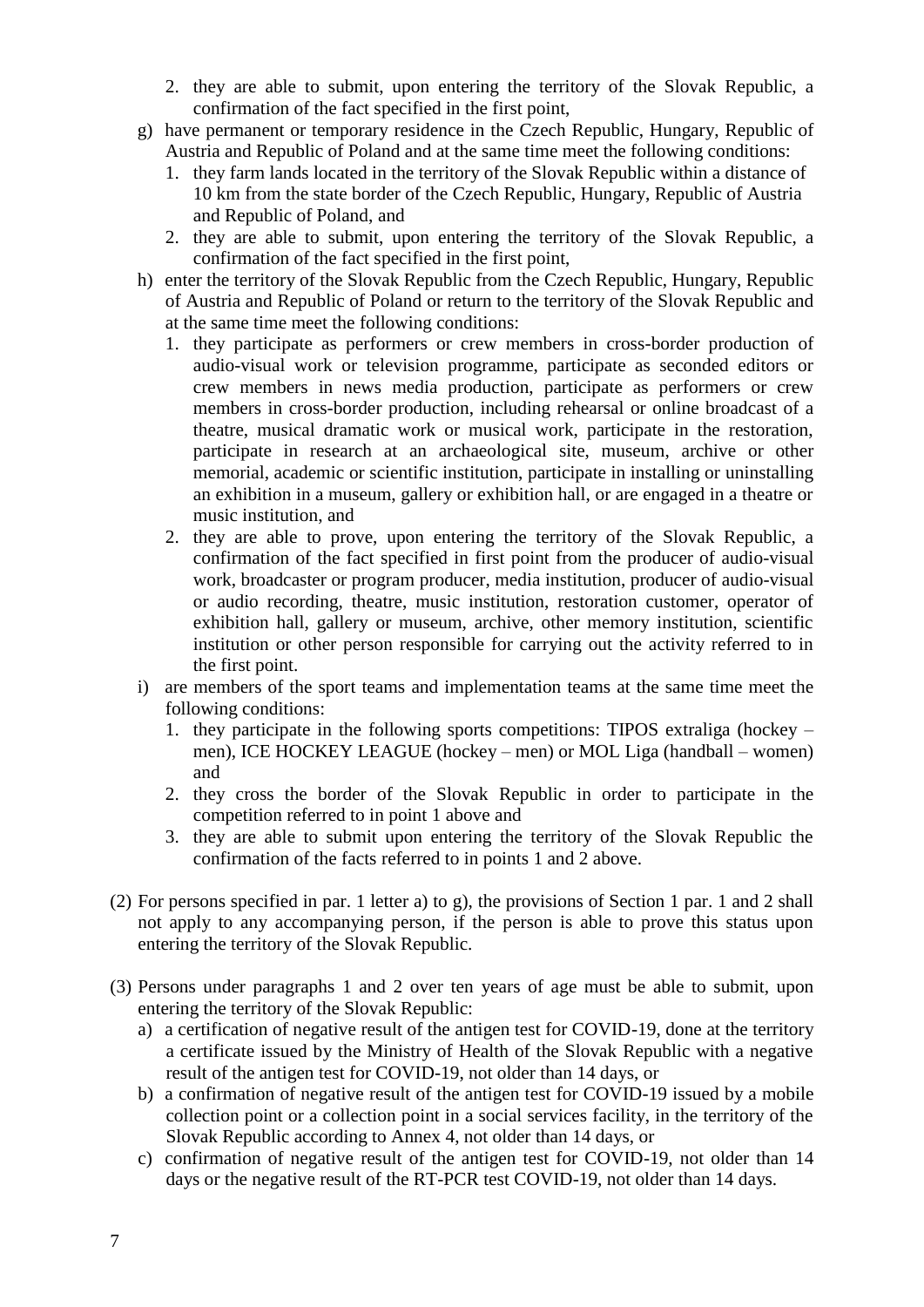- (4) The persons referred to in par. 1 and 2 shall be instructed to monitor their health condition and to notify the following persons immediately by telephone in the event of any signs of respiratory disease:
	- a) a healthcare provider providing health care to this person in the relevant specialization and with whom the person has the healthcare agreement concluded,
	- b) if the person does not have a healthcare provider in the territory of the Slovak Republic, immediately to call the emergency number 112.

## **Section 8**

Decree of the Public Health Authority of the Slovak Republic No. 50/2020 V. v. SR, imposing measures in the event of a threat to public health concerning the quarantine obligations of persons after entering the territory of the Slovak Republic shall be repealed.

## **Section 9 Effect**

This Decree shall enter into effect on 11 January 2021.

 PhDr. RNDr. MUDr. Ján Mikas, PhD., MPH the Chief Hygienist of the Slovak Republic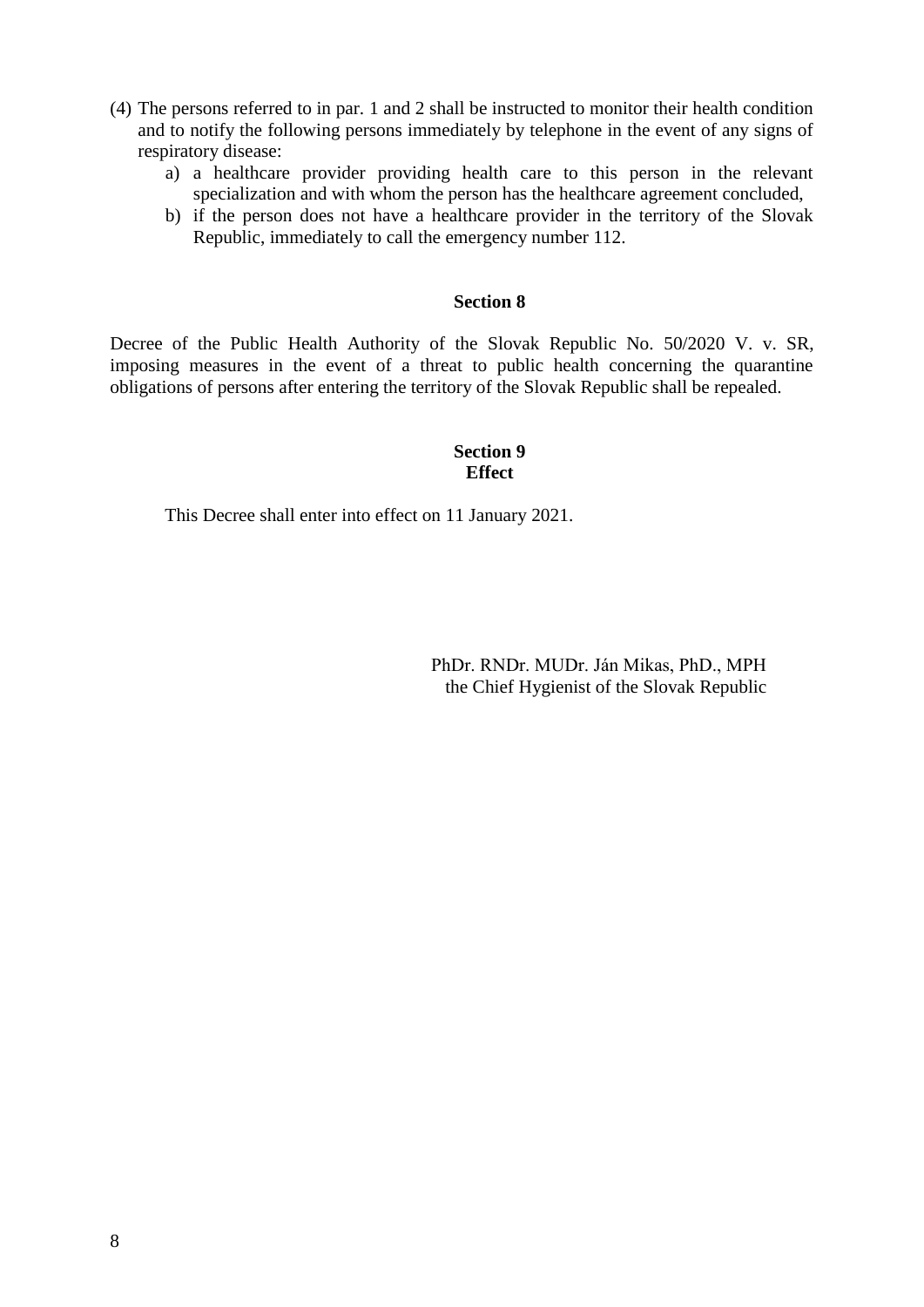## **List of countries under Section 4 par. 1 letter a)**

Commonwealth of Australia People's Republic of China Republic of Finland Iceland Republic of Korea Kingdom of Norway New Zealand Republic of Singapore Taiwan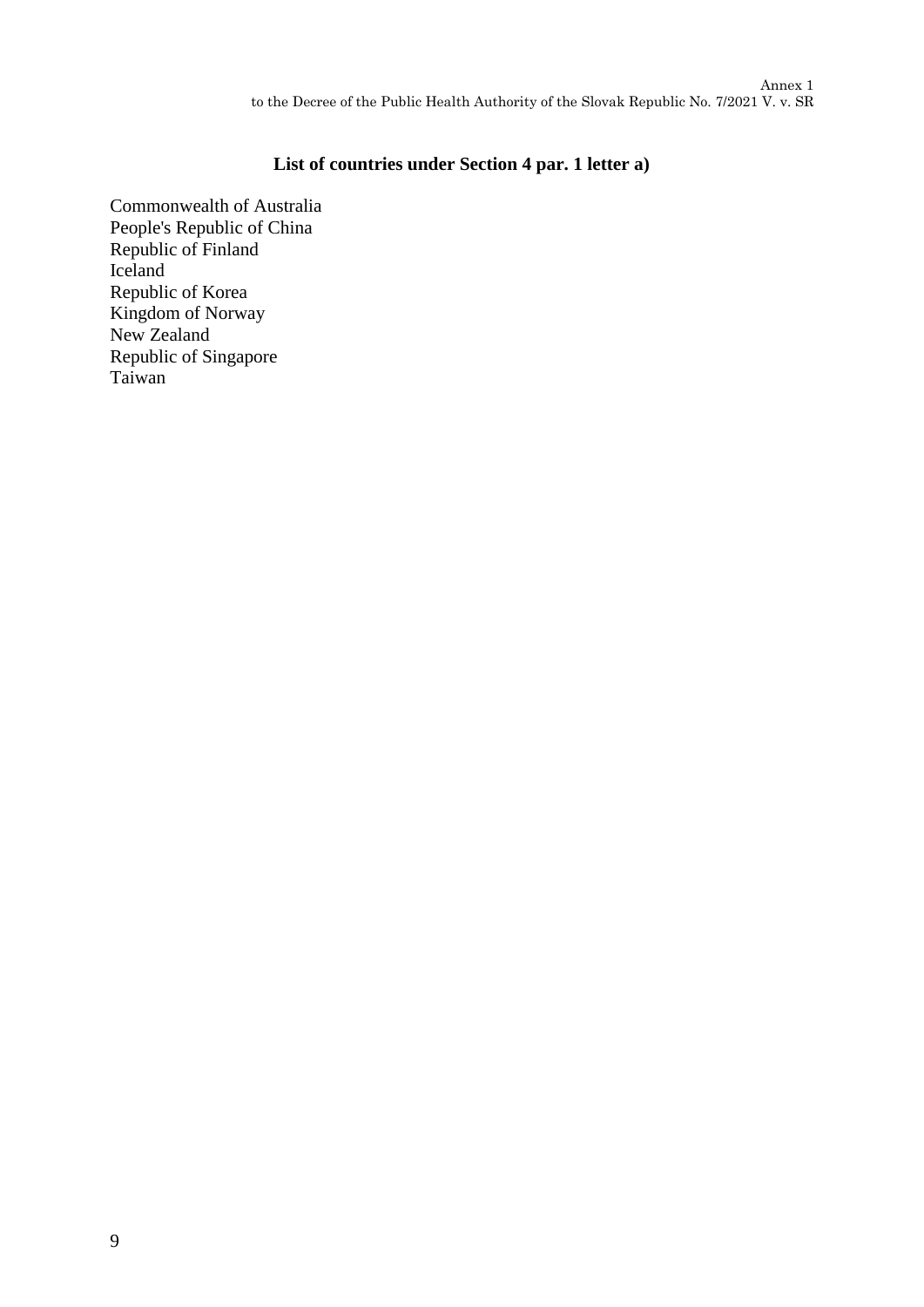#### $\Delta$ nnov 9 to the Decree of the Public Health Authority of the Slovak Republic No. 7/2021 V. v. SR

#### Potvrdenie pre cezhraničných pracovníkov o výkone zamestnania

Certificate for the performance of employment for cross-border workers. (Bestätigung uber Arbeitsausübung – Munkáltatói igazolás határon ingázók részére) (Zaświadczenie o wykonywaniu pracy przez pracowników zagranicznych)

#### Potvrdzuje sa, že osoba

(Es wird bestätigt, dass) (Igazolom, hogy a lent említett személy) (Hereby confirms, that) (Zaświadcza się, że) Meno a Priezvisko:...... (Vor –und Nachname) (Utó- és vezetéknév) (Name and Surname) (Imię i nazwisko) Rok narodenia:........................................................................................................................................................ (Geburtsjahr) (Születési dátum) (Year of Birth) (Rok urodzenia) Názov spoločnosti/úradu/organizácie.................................................................................................................... (Name der Firma/des Amtes/der Organisation) (Foglalkoztatói társaság/hivatal/szervezet) (Name of Company/Authority/Organization) (Nazwa firmy/urzędu/jednostki) Adresa miesta výkonu práce.................................................................................................................................

(Adresse der Arbeitssausübung) (Munkavégzés helye, címe) (Address of workplace) (Adres miejsca wykonywania pracy)

#### Čestne vyhlasujem:

Všetky údaje som uviedol pravdivo a nič som úmyselne nezamlčal.

Miesto výkonu práce sa nachádza na území susedného štátu, alebo na území krajiny uvedenej v platnom opatrení UVZ môj pracovnoprávny vzťah trvá aj v súčasnosti.

#### Hiermit erkläre ich:

Ich habe alle Daten wahrheitsgemäß angegeben und nichts absichtlich verborgen.

Der Arbeitsort befindet sich im Gebiet eines Nachbarstaates oder im Gebiet des in der geltenden Maßnahme angegebenen Landes und mein Arbeitsverhältnis dauert zur Zeit.

#### Nyilatkozom:

Az összes megadott adat megfelel a valóságnak és szándékoson nem hallgattam el semmit.

A munkavégzésem helye a szomszédos állam területén található, vagy azon országok területén, amelyek a Közegészségügyi Hivatal által kiadott érvényes rendelkezésében vannak feltüntetve, és az én munkáltatói jogviszonyom jelen időben is fennáll.

#### I declare

All given data are correct and I did not intentionally concealed anything. The place of work is located in the territory of a neighboring state, or in the territory of the country specified in the current measure of the Public Health Authority. My employment relationship continues to this day.

#### Oświadczam, co następuje:

Wszystkie dane powyżej są prawdziwe, niczego świadomie nie przemilczałem/am.

Miejsce wykonywania pracy znajduje się na terenie sąsiedniego państwa lub na terenie kraju wskazanego w obowiązującym zarządzeniu Urzędu Zdrowia Publicznego trwa obecnie nawiązany przeze mnie stosunek pracy.

Podpis zamestnanca:.................................................... Unterschrift: Aláírás: Employee's signature Podpis pracownika: V (in) – (kelt) (W) .......................dňa (am) (dnia) – (dátum) (date)...............

> pečiatka a podpis zamestnávateľa (Stempel und Unterschrift des Arbeitsgeberes) (Stamp and Signature of the Employer)

(Munkáltatói bélyegző és aláírás)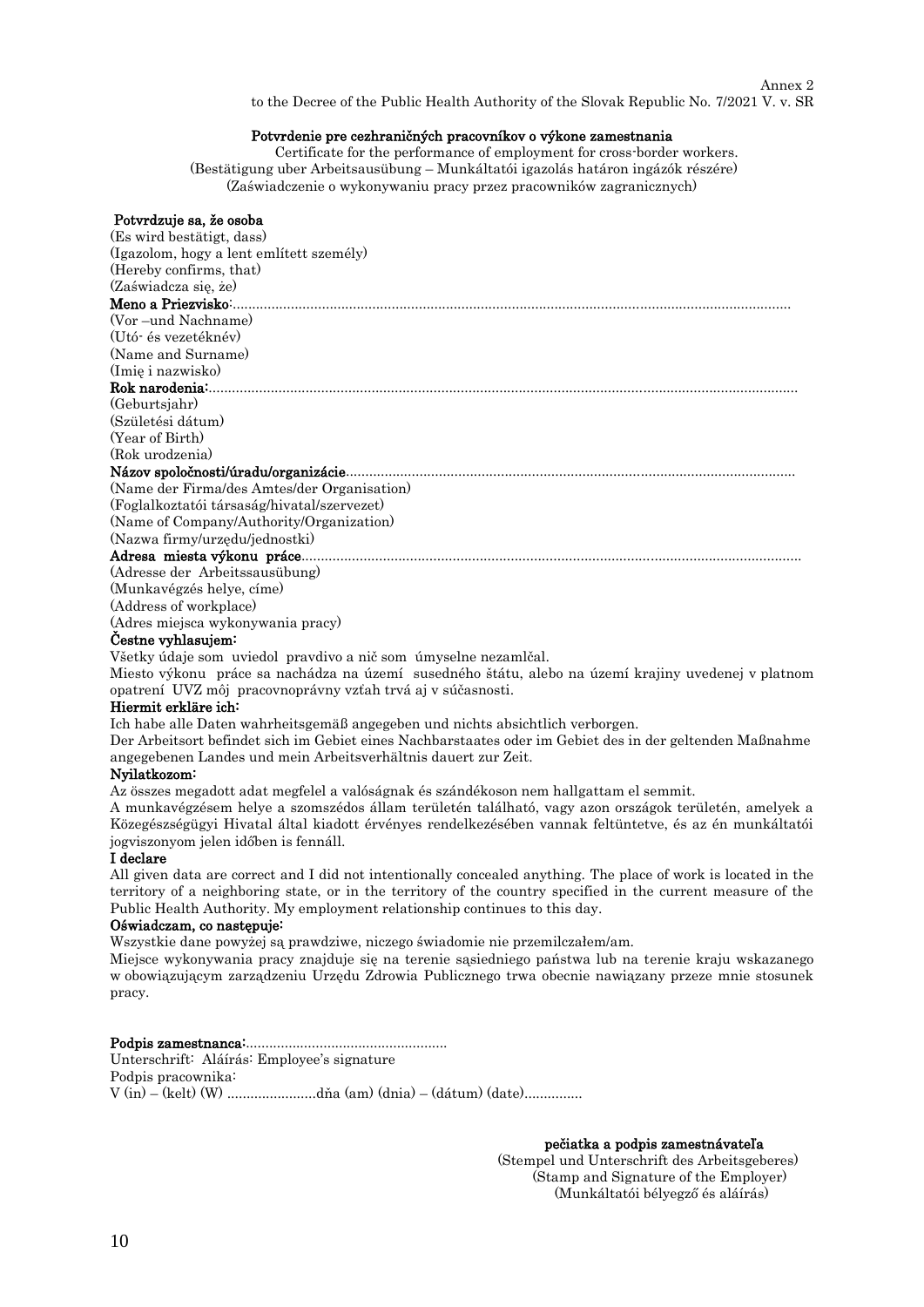Annex 3 to the Decree of the Public Health Authority of the Slovak Republic No. 7/2021 V. v. SR

## Sample

# **Confirmation of overcoming the COVID-19 disease**

Name: Surname: Date of birth:

The above person has demonstrably overcome COVID-19, as confirmed by(1):

- □ positive RT-PCR
- $\Box$  antigen test
- $\Box$  antibodies against Covid-19

in the last 3 months and is exempted from the obligation of being further tested and comply with quarantine measures for this disease

from ..................................... to ......................................,

unless new symptoms of COVID-19 occur.

(1) specify the method of confirming the disease

In ............................................... Dated: ......................................... ............................................................

signature and stamp of VLD/VLDD physician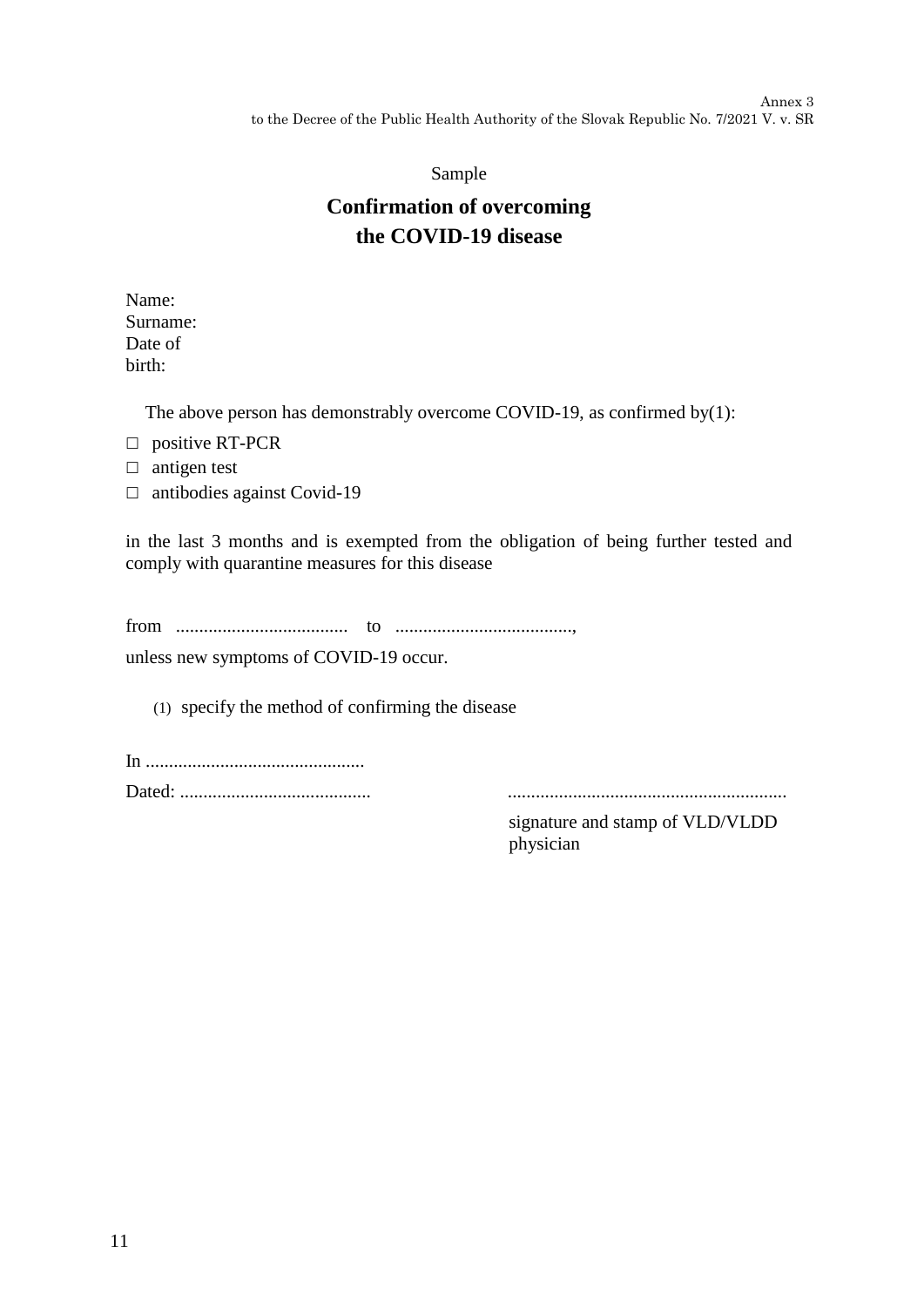## **Test Confirmation**

| Name, surname, title |                                            |
|----------------------|--------------------------------------------|
| <b>Residence</b>     |                                            |
| Date of birth        |                                            |
| <b>Result</b>        | pozitív / positive  negatívny / negative * |
|                      | $(*)$ Delete as appropriate                |

**In ……………….…….., dated ....................**

**................................................. signature and stamp of authorized person**

#### **Instructions for persons with a positive test result and persons living in the common household with them:**

During the period of 10 days from the test with a positive result of the examination for COVID-I9, the person shall observe:

- isolation at home or in other suitable accommodation, measures aimed at limiting physical contact, including not accepting a foreign person in the dwelling, or in an object intended for isolation,
- the prohibition of meeting persons other than those in the common household, prohibition of travel,
- at the same time, all close contacts of the COVID-19 positive person are in quarantine, especially people living in the common household,
- inform your general practitioner (in the case of a child, a general practitioner for children and adolescents) about the test result by telephone, e-mail, SMS, etc.,
- daily monitoring of own symptoms typical of COVID-19 (at least one of the following: cough, shortness of breath, fever, loss of taste or smell),
- daily temperature measurement and recording,
- strict hand hygiene and wearing of face masks,
- all measures specified at https://korona.gov.sk/ in the "What to do if I am COVID 19 positive?" and "What to do if I were in close contact with COVID 19?".

If any of the above symptoms (cough, sore throat, shortness of breath, fever) occur, you need to contact your attending physician or the relevant regional public health authority by telephone and then follow their instructions.